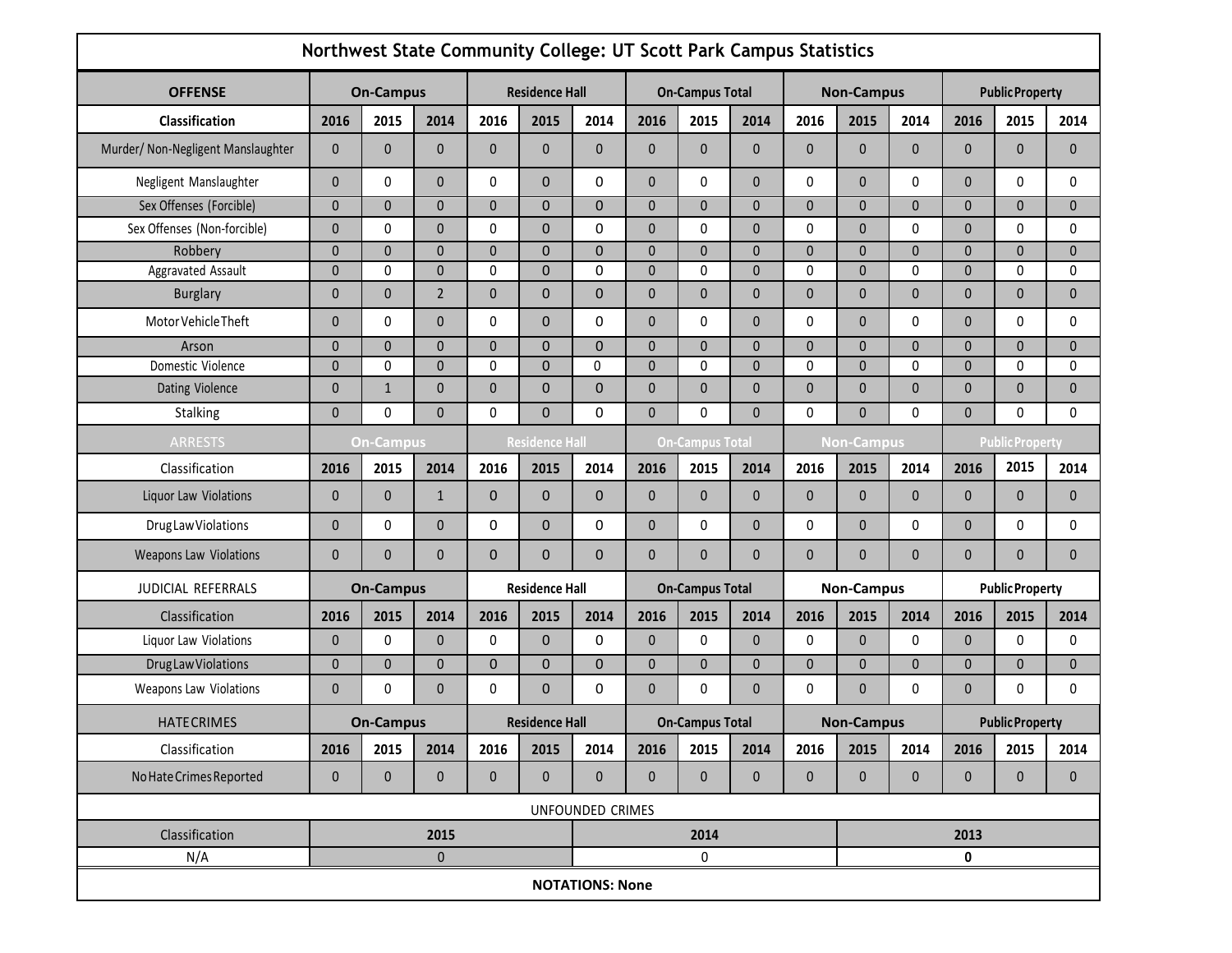| Northwest State Community College: Archbold Campus Statistics |                  |                  |              |                       |                       |                        |                        |              |              |                   |              |              |                        |              |              |
|---------------------------------------------------------------|------------------|------------------|--------------|-----------------------|-----------------------|------------------------|------------------------|--------------|--------------|-------------------|--------------|--------------|------------------------|--------------|--------------|
| <b>OFFENSE</b>                                                | <b>On-Campus</b> |                  |              | <b>Residence Hall</b> |                       |                        | <b>On-Campus Total</b> |              |              | <b>Non-Campus</b> |              |              | <b>Public Property</b> |              |              |
| Classification                                                | 2016             | 2015             | 2014         | 2016                  | 2015                  | 2014                   | 2016                   | 2015         | 2014         | 2016              | 2015         | 2014         | 2016                   | 2015         | 2014         |
| Murder/ Non-Negligent Manslaughter                            | $\mathbf{0}$     | $\mathbf{0}$     | $\mathbf{0}$ | $\pmb{0}$             | $\mathbf{0}$          | $\pmb{0}$              | 0                      | $\mathbf{0}$ | $\mathbf{0}$ | $\mathbf{0}$      | $\mathbf{0}$ | $\mathbf{0}$ | $\mathbf{0}$           | $\mathbf{0}$ | $\mathbf{0}$ |
| Negligent Manslaughter                                        | $\mathbf{0}$     | $\Omega$         | $\mathbf{0}$ | 0                     | $\mathbf{0}$          | 0                      | 0                      | $\Omega$     | $\mathbf{0}$ | 0                 | $\mathbf{0}$ | $\mathbf{0}$ | $\mathbf{0}$           | $\mathbf{0}$ | 0            |
| Sex Offenses (Forcible)                                       | $\mathbf 0$      | $\mathbf{0}$     | $\mathbf 0$  | $\pmb{0}$             |                       | $\mathbf 0$            | $\mathbf 0$            | $\mathbf{0}$ | $\mathbf{0}$ | $\mathbf{0}$      | $\mathbf 0$  | $\mathbf 0$  | $\mathbf{0}$           | $\mathbf{0}$ | $\pmb{0}$    |
| Sex Offenses (Non-forcible)                                   | $\mathbf{0}$     | $\Omega$         | $\mathbf{0}$ | 0                     | $\mathbf{0}$          | $\pmb{0}$              | $\mathbf{0}$           | $\Omega$     | $\mathbf{0}$ | $\mathbf{0}$      | $\mathbf{0}$ | $\mathbf{0}$ | $\mathbf{0}$           | $\mathbf{0}$ | 0            |
| Robbery                                                       | $\mathbf{0}$     | $\mathbf{0}$     | $\mathbf{0}$ | $\pmb{0}$             | $\mathbf 0$           | $\pmb{0}$              | 0                      | $\mathbf{0}$ | $\mathbf{0}$ | $\mathbf{0}$      | $\mathbf{0}$ | $\mathbf{0}$ | $\Omega$               | $\mathbf{0}$ | $\mathbf 0$  |
| Aggravated Assault                                            | 0                | 0                | $\mathbf{0}$ | 0                     | $\pmb{0}$             | 0                      | 0                      | 0            | $\mathbf{0}$ | 0                 | $\mathbf 0$  | 0            | $\Omega$               | $\mathbf{0}$ | 0            |
| <b>Burglary</b>                                               | 0                | $\mathbf{1}$     | $\mathbf 0$  | $\pmb{0}$             | 0                     | $\pmb{0}$              | 0                      | $\mathbf{0}$ | $\mathbf{0}$ | $\mathbf{0}$      | $\mathbf{0}$ | $\mathbf{0}$ | $\mathbf{0}$           | $\mathbf{0}$ | $\pmb{0}$    |
| Motor Vehicle Theft                                           | $\mathbf{0}$     | 0                | $\mathbf{0}$ | 0                     | 0                     | 0                      | 0                      | 0            | $\mathbf{0}$ | 0                 | $\mathbf{0}$ | 0            | $\Omega$               | $\mathbf{0}$ | 0            |
| Arson                                                         | $\mathbf{0}$     | $\Omega$         | $\mathbf{0}$ | $\mathbf{0}$          | $\mathbf{0}$          | $\pmb{0}$              | 0                      | $\mathbf{0}$ | $\mathbf{0}$ | $\mathbf{0}$      | $\mathbf{0}$ | $\mathbf{0}$ | $\mathbf{0}$           | $\mathbf{0}$ | $\mathbf{0}$ |
| Domestic Violence                                             | 0                | $\Omega$         | $\mathbf 0$  | 0                     | $\pmb{0}$             | $\pmb{0}$              | 0                      | 0            | $\mathbf{0}$ | 0                 | $\Omega$     | 0            | $\Omega$               | $\mathbf{0}$ | 0            |
| Dating Violence                                               | $\mathbf{0}$     | $\mathbf{0}$     | $\mathbf{0}$ | $\pmb{0}$             | $\pmb{0}$             | $\pmb{0}$              | 0                      | $\mathbf{0}$ | $\mathbf{0}$ | $\mathbf{0}$      | $\mathbf{0}$ | $\mathbf{0}$ | $\mathbf{0}$           | $\mathbf{0}$ | $\mathbf{0}$ |
| Stalking                                                      | $\mathbf{0}$     | $\mathbf{0}$     | $\Omega$     | 0                     | $\mathbf 0$           | 0                      | 0                      | 0            | $\mathbf{0}$ | 0                 | $\mathbf{0}$ | $\mathbf{0}$ | $\mathbf 0$            | $\mathbf{0}$ | $\mathbf{0}$ |
| <b>ARRESTS</b>                                                |                  | <b>On-Campus</b> |              |                       | <b>Residence Hall</b> | <b>On-Campus Total</b> |                        |              |              | <b>Non-Campus</b> |              |              | <b>Public Property</b> |              |              |
| Classification                                                | 2016             | 2015             | 2014         | 2016                  | 2015                  | 2014                   | 2016                   | 2015         | 2014         | 2016              | 2015         | 2014         | 2016                   | 2015         | 2014         |
| Liquor Law Violations                                         | $\mathbf 0$      | $\mathbf{0}$     | $\mathbf{0}$ | $\mathbf 0$           | $\mathbf{0}$          | $\pmb{0}$              | 0                      | $\mathbf{0}$ | $\mathbf{0}$ | $\mathbf{0}$      | $\mathbf{0}$ | $\mathbf{0}$ | $\mathbf{0}$           | $\mathbf{0}$ | $\pmb{0}$    |
| Drug Law Violations                                           | $\mathbf{0}$     | 0                | $\mathbf{0}$ | 0                     | $\pmb{0}$             | 0                      | 0                      | 0            | $\mathbf{0}$ | $\mathbf 0$       | $\mathbf{0}$ | 0            | $\mathbf{0}$           | 0            | 0            |
| Weapons Law Violations                                        | $\mathbf 0$      | $\mathbf{0}$     | $\mathbf{0}$ | $\pmb{0}$             | 0                     | $\mathbf{0}$           | 0                      | 0            | $\mathbf{0}$ | $\mathbf{0}$      | $\mathbf{0}$ | $\mathbf{0}$ | $\mathbf{0}$           | $\mathbf{0}$ | $\mathbf{0}$ |
| JUDICIAL REFERRALS                                            |                  | <b>On-Campus</b> |              |                       | <b>Residence Hall</b> |                        | <b>On-Campus Total</b> |              |              | <b>Non-Campus</b> |              |              | <b>Public Property</b> |              |              |
| Classification                                                | 2016             | 2015             | 2014         | 2016                  | 2015                  | 2014                   | 2016                   | 2015         | 2014         | 2016              | 2015         | 2014         | 2016                   | 2015         | 2014         |
| Liquor Law Violations                                         | $\mathbf{0}$     | $\mathbf{0}$     | $\mathbf 0$  | 0                     | $\mathbf{0}$          | 0                      | 0                      | 0            | $\mathbf{0}$ | 0                 | $\mathbf{0}$ | 0            | $\mathbf{0}$           | $\mathbf{0}$ | 0            |
| <b>DrugLawViolations</b>                                      | $\mathbf{0}$     | $\mathbf{0}$     | $\pmb{0}$    |                       |                       |                        | 0                      | $\mathbf{0}$ | $\mathbf{0}$ | $\mathbf{0}$      | $\mathbf{0}$ | $\mathbf{0}$ | $\mathbf{0}$           | $\mathbf{0}$ | $\mathbf{0}$ |
| Weapons Law Violations                                        | $\mathbf{0}$     | $\mathbf{0}$     | $\mathbf{0}$ | 0                     | $\mathbf{0}$          | 0                      | $\mathbf{0}$           | $\mathbf{0}$ | $\mathbf{0}$ | 0                 | $\mathbf{0}$ | $\mathbf{0}$ | $\mathbf{0}$           | $\Omega$     | $\mathbf{0}$ |
| <b>HATECRIMES</b>                                             |                  | <b>On-Campus</b> |              |                       | <b>Residence Hall</b> |                        | <b>On-Campus Total</b> |              |              | <b>Non-Campus</b> |              |              | <b>Public Property</b> |              |              |
| Classification                                                | 2016             | 2015             | 2014         | 2016                  | 2015                  | 2014                   | 2016                   | 2015         | 2014         | 2016              | 2015         | 2014         | 2016                   | 2015         | 2014         |
| No Hate Crimes Reported                                       | $\mathbf 0$      | $\mathbf 0$      | $\pmb{0}$    | $\mathbf 0$           | $\mathbf 0$           | $\pmb{0}$              | $\mathbf 0$            | $\mathbf{0}$ | $\mathbf 0$  | $\mathbf{0}$      | $\mathbf 0$  | $\mathbf{0}$ | $\mathbf{0}$           | $\mathbf{0}$ | $\mathbf 0$  |
| UNFOUNDED CRIMES                                              |                  |                  |              |                       |                       |                        |                        |              |              |                   |              |              |                        |              |              |
| Classification                                                |                  |                  | 2015         |                       |                       |                        |                        | 2014         |              |                   | 2013         |              |                        |              |              |
| N/A                                                           |                  |                  |              |                       | 0                     |                        |                        | 0            |              |                   |              |              |                        |              |              |
|                                                               |                  |                  |              |                       |                       | <b>NOTATIONS: None</b> |                        |              |              |                   |              |              |                        |              |              |